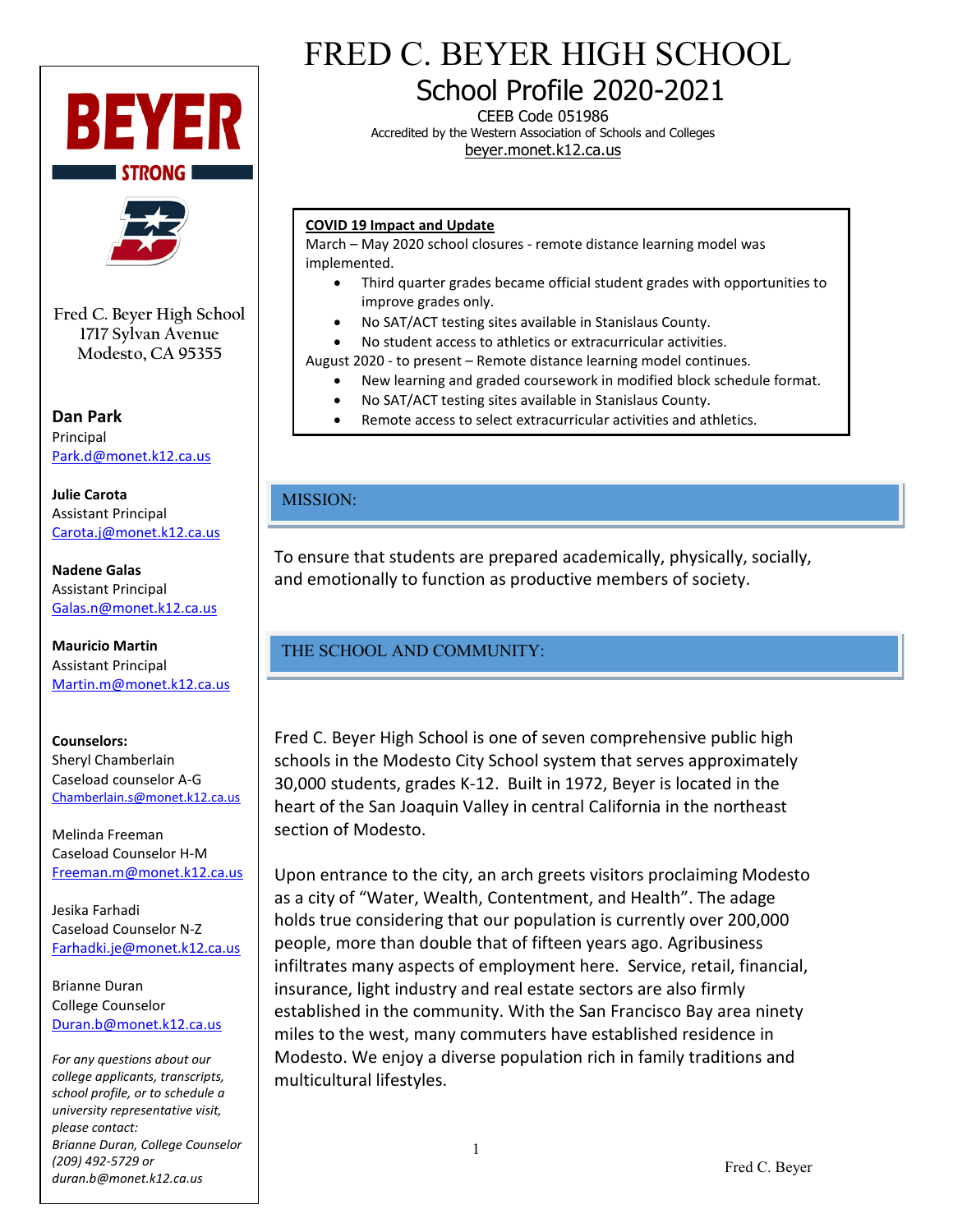Our current enrollment is approximately 1,630 students (380 seniors) in grades 9-12.

- 6% of our students are designated English Language Learners.
- 14% of our students are included in our special education program.
- 77% are considered economically disadvantaged and would qualify for a SAT fee waiver.
- All students are eligible for a free lunch. (new this year)
- 342 students graduated in the class of 2020 creating a 93% graduation rate.



## THE ACADEMIC PROGRAM:

Beyer offers courses for students of all abilities in a comprehensive curriculum that involves not only teaching curriculum based on state standards. Beyer follows the Modesto City Schools district protocols utilizing interim assessments, common finals and district and state tests to determine an individual student's progress in meeting content standards in all college preparatory course offerings for our general education students.

| <b>Required Courses</b>                       | <b>Semester/Credits</b> |
|-----------------------------------------------|-------------------------|
| English                                       | 8/40                    |
| Social Science                                | 7/35                    |
| <b>Mathematics</b>                            | 6/30                    |
| Science                                       | 4/20                    |
| Visual Performing Arts or<br>Foreign Language | 2/10                    |
| Physical Education                            | 4/20                    |
| <b>Practical Art</b>                          | 1/5                     |
| Health                                        | 1/5                     |

**230 credits required for graduation**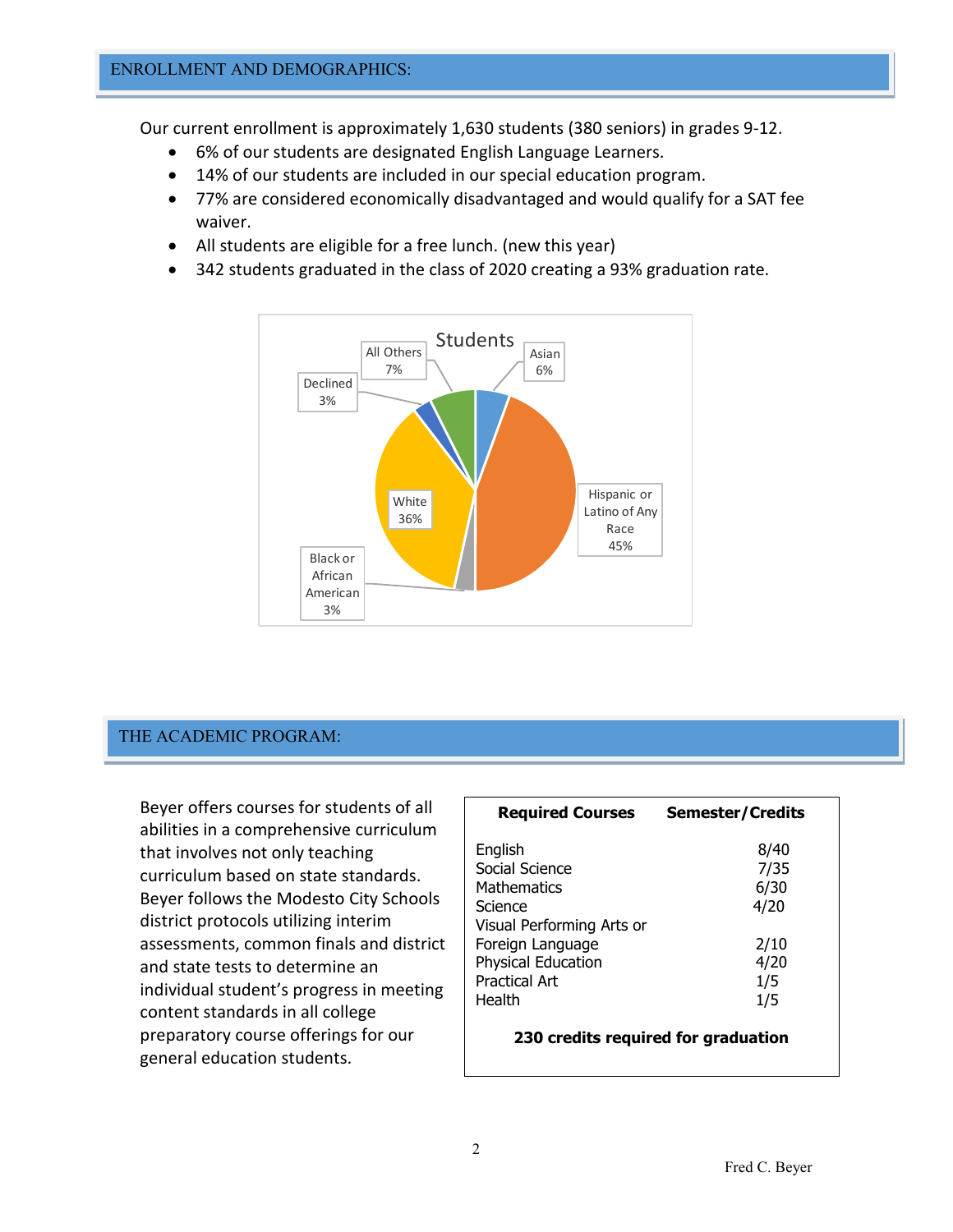Beyer has 52 certificated teachers with a maximum class size of 39 and 3 full time caseload counselors with an average caseload of 580 students and one full time college counselor who serves all students grades 9-12.

Beyer operates on a seven period (50 minutes) day, with one lunch, period 5. Students may opt for a zero period or  $8<sup>th</sup>$  period class when offerings are available. Beyer offers five curricular paths for interested students: Ornamental Horticulture, Agriscience, Agricultural Mechanics, and Robotics. Starting this fall we began offering a Junior Reserve Officer Training Course (JROTC) pathway. Courses are also offered in industrial arts, dance, orchestra, music, band, piano, floral design, business, journalism, newspaper, and yearbook, and Spanish. ALD and support programs are available for English learners (EL). Special Education programs include resource, special day, emotionally disturbed, and learning and physically handicapped students.

Beyer has a strong Advanced Placement Program. Along with AP, we offer courses in honors level for select English, mathematics, and science courses. An extra grade point is given for students who earn grades of A, B, or C in AP and honors level courses that is calculated in the student's weighted GPA.

#### **14 Advanced Placement Offerings**

- English Language Biology<br>English Literature Biology English Literature European History US History Statistics US Government Psychology Physics
- Calculus AB Environmental Science Calculus BC **Human Geography**

## GRADING AND RANK

The grading system for all classes is based on a five-step 4 point scale: A-Outstanding, B-Above Average, C-Average, D-Below Average, and F-Failing. Grades are determined by student achievement relative to the objectives of the designated instructional level and the teacher.

Senior unweighted class rank is determined by the cumulative unweighted GPA that is based on grades 9-11, and all classes including P.E. Weighted class rank is determined by the weighted GPA that is based on grades 9-11, and all classes including P.E., with an extra point for honors and AP courses in which the student earned grades of A, B, or C. Our students are ranked by decile. Students in special education and placement at alternative education sites are not ranked. CAL Grant GPA on the transcript refers to the college GPA for grades 10 and 11.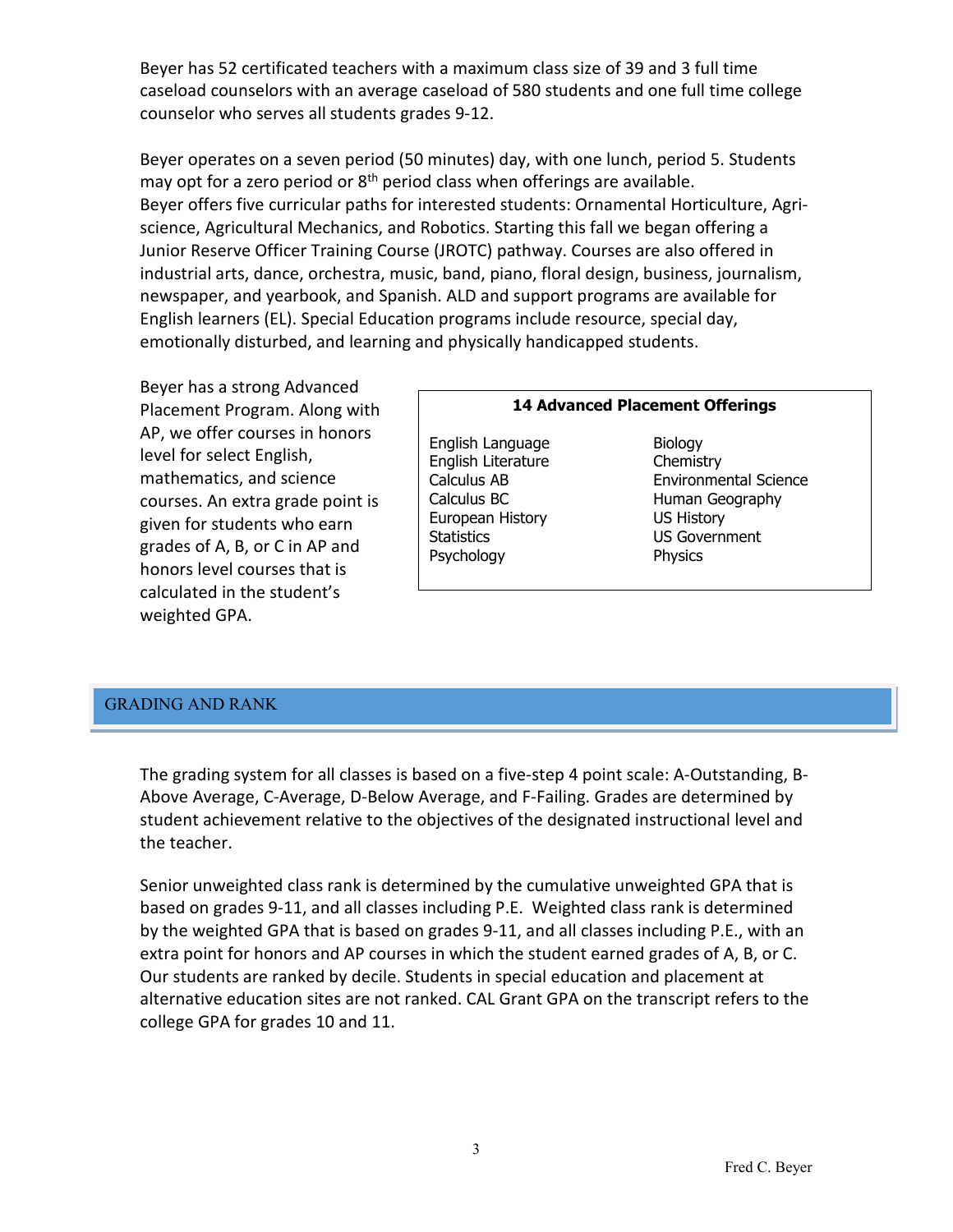Students who choose to participate in non-honors elective courses such as Band, Leadership, Speech, Athletics, etc., may show a slightly lower weighted GPA and class rank than students who opt to not take those courses. We are extremely proud of the talent and rigor in our elective programs and hope that universities will look beyond the number to recognize the extraordinary effort our top students make to participate in those courses.

| Class of 2020                  | 345 Students |
|--------------------------------|--------------|
| Highest<br><b>Weighted GPA</b> | 4.649        |
| <b>Top 5%</b>                  | 4.416        |
| Top 10%                        | 4.301        |

| Class of 2020        |     |                   |                           |    |  |  |
|----------------------|-----|-------------------|---------------------------|----|--|--|
| SAT-193 tested       |     | $ACT - 63$ tested |                           |    |  |  |
|                      | ERW | Math              |                           |    |  |  |
| Beyer Mean           | 550 | 530               | Beyer                     | 25 |  |  |
|                      |     |                   | Composite                 |    |  |  |
| CA Mean              | 527 | 522               | CA Composite              | 23 |  |  |
| <b>National Mean</b> | 528 | 523               | <b>National Composite</b> | 21 |  |  |

## CO-CURRICULAR ACTIVITIES

The following clubs/activities are available to Beyer students:

Art Club; Black Student Union (BSU); Calculus Club; Chemistry Club; CSF Club; Dance Club; Drama Club; Environmental Club; Fellowship of Christian Athletes Club; Film Club; FFA; Genders and Sexualities Alliance (GSA); HAART Club; HYLC; Interact Club; Key Club; Paradigm Dance Project (PDP); Patriots for Christ Club; PHAST (Promoting Health and Slamming Tobacco); Physics Club; Pura Vida; Red Sea Club; Speech Club; Tea Club and academic programs include Academic Decathlon; Mock Trial; Robotics; Science Olympiad; Science Bowl.

## The following athletics are available to Beyer students:

Basketball; Baseball; Cross Country; Football; Golf; Soccer, Softball, Swimming, Tennis, Track; Volleyball; Waterpolo; Wrestling.